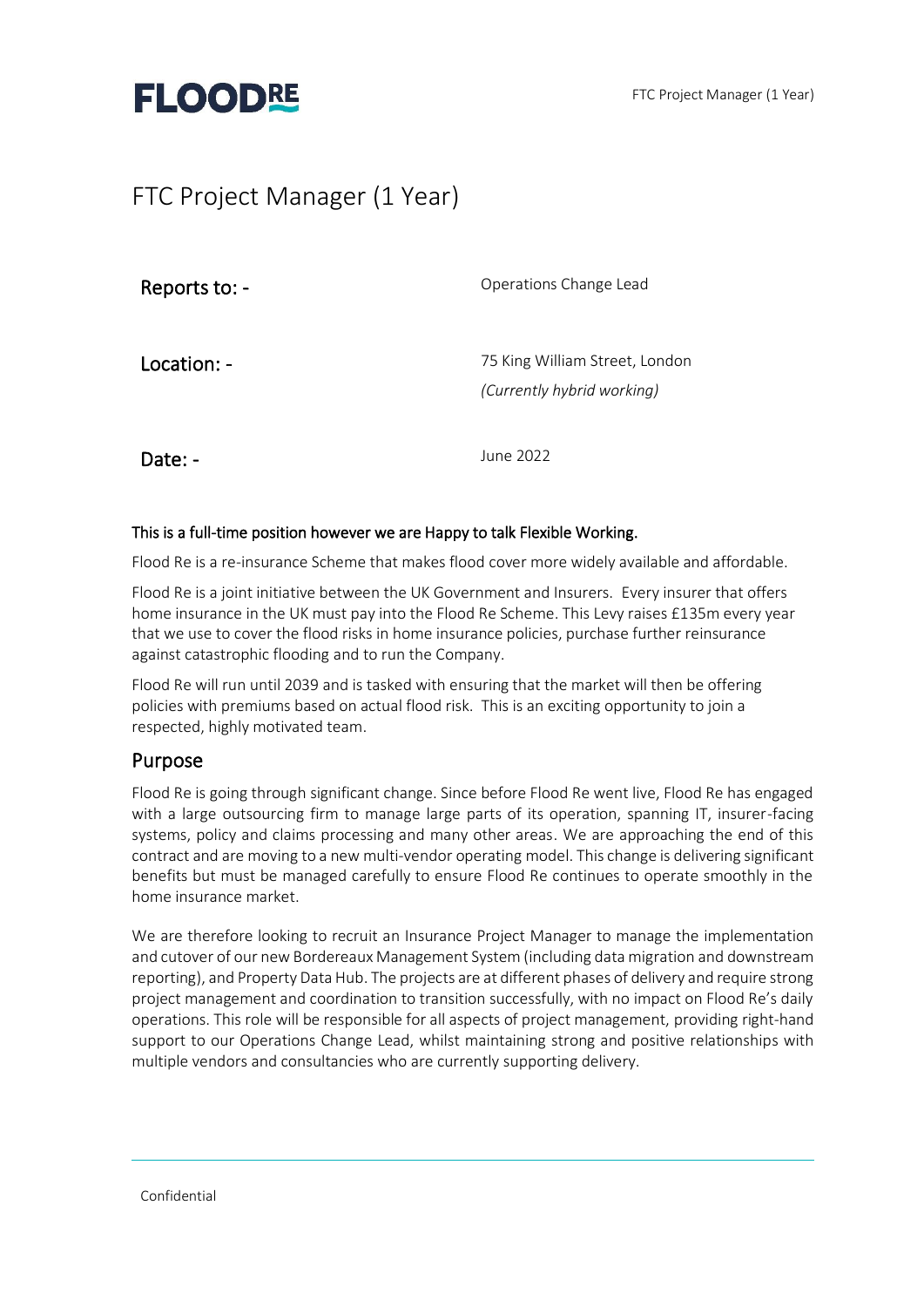# **FLOODRE**

### Principal responsibilities

- Project manage the two critical workstreams in Flood Re's strategic transformation programme – Bordereaux Management System and Property Data Hub – by carrying out day to day tracking and task management required to successfully deliver the new systems by programme timelines whilst ensuring a seamless cutover with no impact on Flood Re's daily operations,
- Take personal ownership for the successful delivery of the projects, effectively managing project plans(and build cutover, industry onboarding and communication plans) teams, risks and issues, and communications
- Coordinating day-to-day testing activities and planning for Change Requests
- Ensure that the projects deliver to scope, on time and to budget; and that project artefacts are documented on time and to high quality, with appropriate version control
- **E** Ensure any resourcing or budget requests are planned in advance; continually maintain a forward planning mindset to foresee potential needs / issues and address proactively, and create necessary budget requests
- Build strong relationships with and manage a wide range of internal and external stakeholders (e.g. Flood Re Operations, IT, Finance, Actuarial, Reinsurance, Risk, Legal, Communications teams; incumbent managing agent, new strategic partners, as well as Flood Re's insurance industry stakeholders)
- **•** Support the preparation for Programme Steering Committees, ensuring documentation is shared in timely manner and the right agenda points / input is discussed,
- **Provide regular programme status updates on a weekly basis to the Programme Team, Sponsor** and the Flood Re Executive Committee, ensuring the communications are tailored for audience and that high quality in all communications is maintained,
- Create a positive and high energy team environment throughout, fostering collaboration across different internal teams and vendors, and leading by example on Flood Re desired behaviour "working smart"

#### Risk Responsibilities

■ Act as First Line of Defence, to identify and manage risks, generate and review risk information, and to take appropriate actions to maintain the risk exposure within appetite. Risks should be reported to ExCo and the Risk Function

#### Information Security Responsibilities

**EXECT** As a member of Flood Re, you are expected to foster a security-aware culture through your own actions and behaviour by exercising good judgment, being aware of Information Security risks, compliant with all policies (including but not limited to fair usage and information security), diligent in the completion of Information Security training, mindful of any suspicious activity and proactive in your response to it and immediate reporting of any concerns or issues to the Flood Re IT / infosec team.

### Knowledge and Experience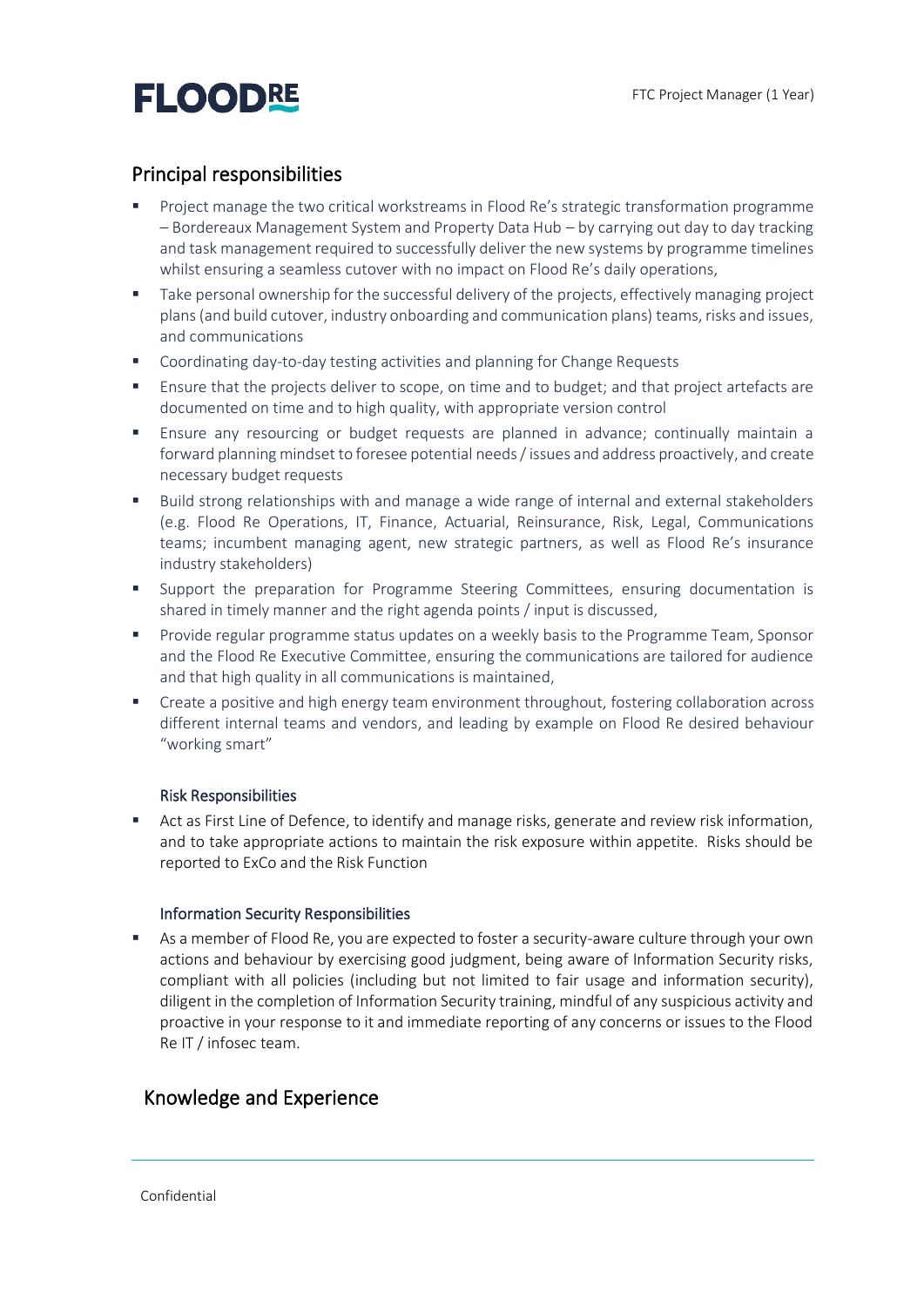# **FLOODRE**

- Experience in managing multi-vendor, complex and large-scale projects in insurance industry
- **•** Proven project management experience in fast moving environments, including consultancy, with ability to navigate uncertainty and a landscape of multiple key players (e.g. Flood Re internal teams, insurance industry stakeholders, and multiple vendors)
- Understanding of insurance operations and systems preferred including policy administration and bordereaux management
- Ability to manage multiple workstreams and competing priorities simultaneously,
- Keen eye for detail whilst being able to "zoom out" and bring it back to strategic objectives,
- Excellent stakeholder management including the ability to operate with Executive level stakeholders,
- Exceptional interpersonal and people management skills,
- Ability to build relationships with a diverse group of individuals and a keen desire to create a high performing and motivating project environment,
- Ability to forward plan and foresee future outcomes, and a commitment to manage project risks and issues transparently and effectively,
- Ability to escalate the right risks and issues to the right individuals, at the right time,
- Project management qualification desired but not required.

## Regulatory Responsibilities

As Flood Re is dual regulated by the Financial Conduct Authority and the Prudential Regulation Authority, you will be expected to abide by the required regulatory obligations placed on you, as required, depending on your role.

This role is a Conduct Rules role, and Flood Re has designated this role as one that requires involvement in certain aspects of Flood Re's regulated activities. This role is subject to the First Tier Conduct Rules detailed below.

|                                                 | <b>No</b> | Rule                                                                             |
|-------------------------------------------------|-----------|----------------------------------------------------------------------------------|
| Tier 1<br>Individual<br>Conduct<br><b>Rules</b> | 1         | You must act with integrity.                                                     |
|                                                 | 2         | You must act with due skill, care and diligence.                                 |
|                                                 | 3         | You must be open and co-operative with the FCA, the PRA and other<br>regulators. |
|                                                 | 4         | You must pay due regard to the interests of consumers and treat them<br>fairly.  |
|                                                 | 5         | You must observe proper standards of market conduct.                             |

#### First Tier Conduct Rules

*I have read, understood and agree to:*

Confidential